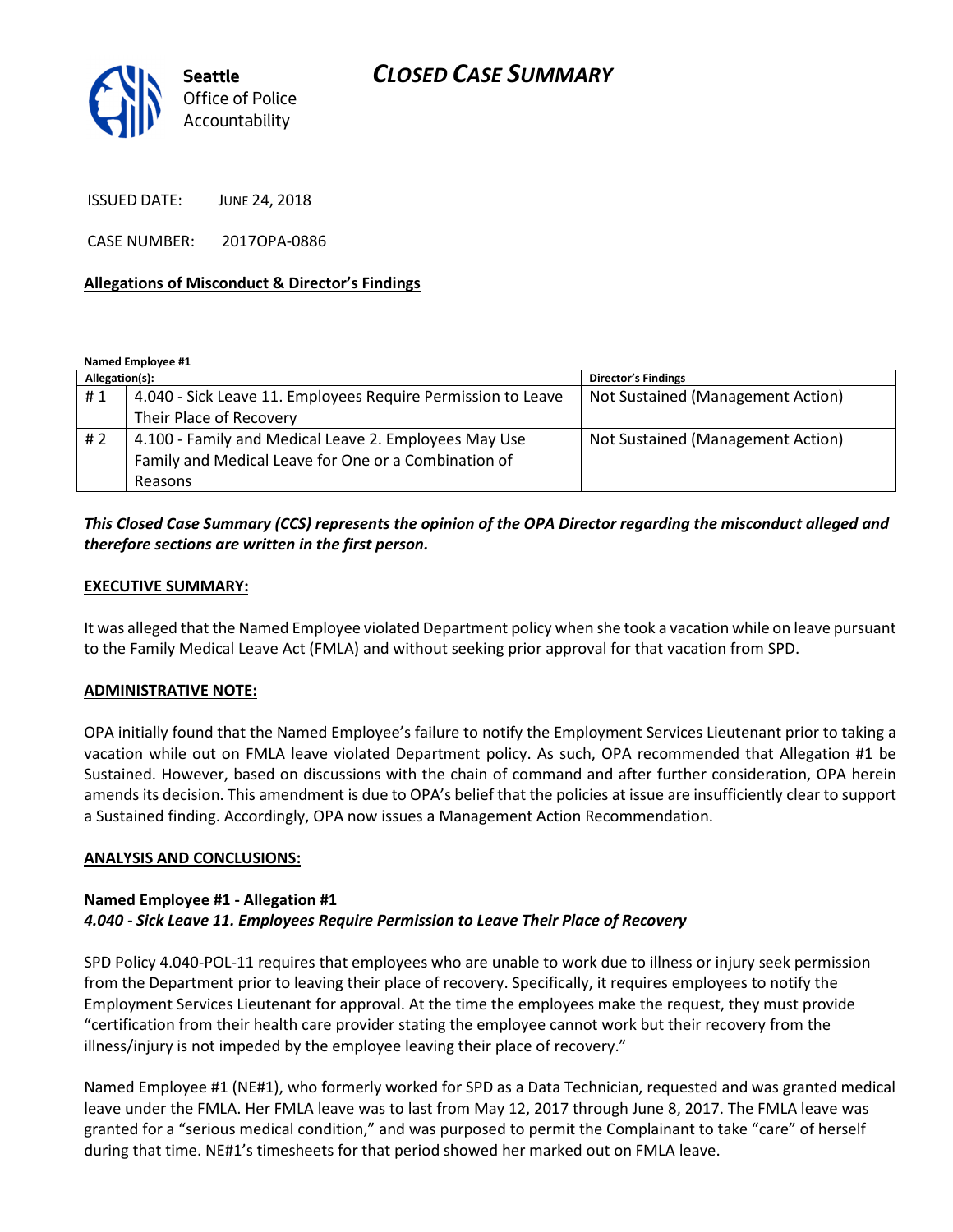The Department became aware that NE#1 traveled to Las Vegas on May 31, 2017. This was confirmed by Facebook postings that showed NE#1 in Las Vegas and apparently on vacation. Prior to doing so, NE#1 did not seek the permission of the Employment Services Lieutenant and/or provide a certification from her health care provider. This was confirmed by SPD Human Resources.

During its investigation, OPA tried to interview NE#1 on multiple occasions, including trying to contact her via email, telephone, and letter. She ultimately did not make herself available for an interview. NE#1 did, however, send the assigned OPA investigator an email containing some explanations for her conduct, as well as threats of litigation and allegations that she was the victim of a conspiracy to "oust" her from her position. She contended that her health care providers told her that she was fit to travel and asserted that one health care provider believed the trip to be "good therapy for [her] recovery." She also stated that with her on the trip were her mother, who is a nurse, and her sister, who is an occupational therapist.

She also argued that the provisions of the FMLA and federal law "supersedes" SPD policy. While not necessarily clear, OPA interprets her as arguing that SPD's policy precluding recreational travel while an employee is out on FMLA leave and requiring advance permission prior to an employee doing so is void as preempted by some unspecified provisions of federal law.

In OPA's opinion, SPD is justified in placing reasonable limitations on its employees who are out of FMLA leave. If these employees are significantly sick or injured enough to miss substantial time from work, it is logical for the Department to restrict those employees from taking vacations unless it has given them prior approval to do so and has been assured that the vacation will not impair the employees' recovery and return to work. Were these restrictions not in place, FMLA leave could be abused (as it appears to have been here), which is certainly contrary to the purpose and function of the law. Moreover, the policy does not state that an employee can never take vacation when on FMLA leave, it simply requires that they seek advance permission to do so and provide a certification from a medical provider.

Here, NE#1 indisputably did not notify the Employment Services Lieutenant that she was seeking to take a vacation during her FMLA leave. She further did not submit a certification from her medical provider to the Department. While NE#1 may very well have been traveling with family members who had medical training, that did not excuse her from complying with this policy. Moreover, if her medical provider thought this trip would benefit her recovery, as NE#1 asserted, it is unclear why NE#1 did not obtain this opinion in writing and provide it.

Based on the above, OPA initially recommended that this allegation be Sustained. However, since that decision, OPA has again analyzed the Department's policies in this area and no longer believes that the prior recommended finding is appropriate. This is due to OPA's belief that the relevant policies and associated leave paperwork are unclear. First, SPD Policy 4.040 does not reference FMLA leave or explicitly state that the restrictions set forth in that policy apply to such leave. As such, and even though I think it logical that this policy would apply to all types of medical leave, I cannot definitively state that this is the case. Second, SPD Policy 4.100, which does concern FMLA leave, only addresses the taking of that leave, not its abuse. Third, the FMLA paperwork used by the Department does not contain a reference to the restriction on "leaving the place of recovery" that is set forth in SPD Policy 4.040.

Given the above, even though I believe that NE#1 abused her FMLA status when she went on vacation while on medical leave and without notifying the Employment Services Lieutenant, I find that SPD's policies and paperwork in this area are insufficiently clear and cannot support a Sustained finding. For these reasons, I amend my prior DCM in this case and issue the below Management Action Recommendation.

• Management Action Recommendation: The Department should consider modifying SPD Policies 4.100 and 4.040 to specifically address expectations for SPD employees' usage of FMLA leave. To the extent the Department deems it appropriate, it should add language regarding employees leaving their place of recovery with using FMLA leave, as well as a requirement that employees should notify the Employment